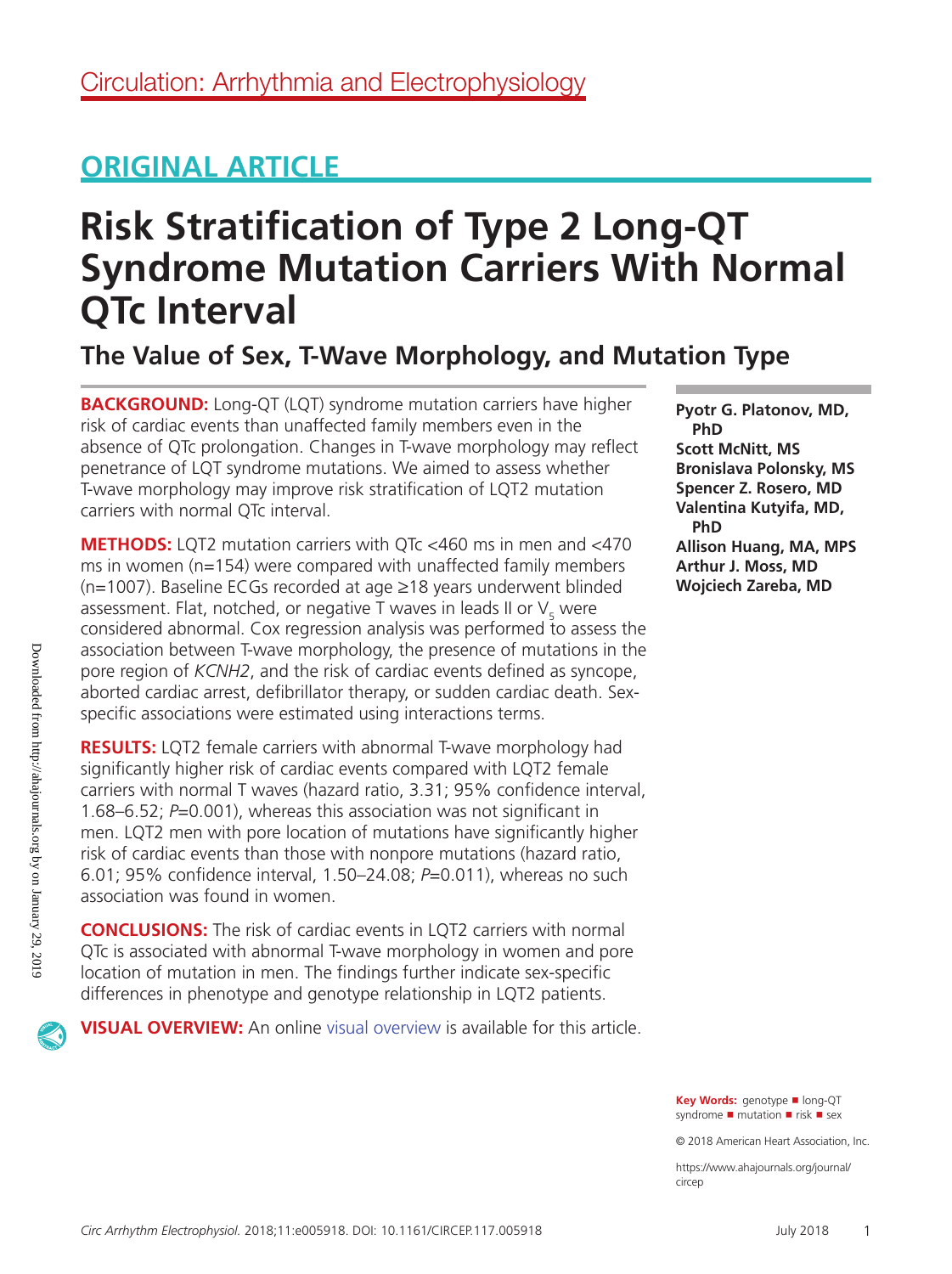## **WHAT IS KNOWN?**

- Genotype-positive patients with long-QT syndrome are at risk for cardiac events even if QTc durations do not exceed normal limits and β-blocker therapy is advocated for asymptomatic genotype-positive long-QT syndrome patients regardless of their QTc duration.
- Female sex is associated with higher risk of cardiac events in patients with long-QT syndrome.
- Disease-causing mutation penetrance may be manifested in both QTc prolongation and alterations of T-wave morphology.

## **WHAT THE STUDY ADDS?**

- Among adult LQT2 mutation carriers with normal QTc, further risk stratification is possible using sex, T-wave morphology, and mutation localization within the *KCNH2* gene.
- Women patients with LQT2 remain to be at higher risk of cardiac events than men even in the normal range QTc, whereas men patients do not demonstrate risk increase compared with control population.
- Performance of electrocardiographic and genetic risk indicators is sex specific and can be used for patient-tailored risk stratification and β-blocker use.

Introduction of cascade genetic screening in the management of families with long-QT syndrome (LQTS) has led to the identification of the growing number of mutation carriers, many of whom have normal OTc ntroduction of cascade genetic screening in the management of families with long-QT syndrome (LQTS) of mutation carriers, many of whom have normal QTc. Earlier studies indicated that mutation carriers have higher risk of cardiac events than genotype-negative family members even in the absence of QTc prolongation,<sup>1</sup> which is used as a rationale for administration of β-blocker therapy to asymptomatic LQTS mutation carriers regardless of QTc duration.2 Mutation penetrance, however, may be manifested not only in QTc prolongation but also in aberrant T-wave morphology with most notable T-wave abnormalities associated with LQT2 genotype.

The type and location of LQT2 mutation seem to be associated with the risk of cardiac events with the highest risk confined to pore mutations as reported in a large international LQT2 cohort.<sup>3</sup> However, it is not known whether the risk conferred by a specific mutation type is independent of repolarization abnormalities detectable as either prolonged QTc or abnormal T-wave morphology in *KCNH2* mutation carriers. In an earlier study that included patients with all 3 most common LQTS genotypes, the impact of the mutation type (ie, transmembrane missense mutations) was confined only to the mutations carriers who did not exhibit QTc prolongation, whereas in patients with

prolonged QTc, the predictive effect of the genotype was attenuated.<sup>1</sup>

We hypothesized that LQTS penetrance in LQT2 mutations carriers with normal QTc interval assessed as occurrence of arrhythmic events and syncopal episodes is linked to the type of *KCNH2* mutation and T-wave morphology alterations that can be assessed from standard resting ECG. Our aim was to assess whether abnormal T-wave morphology and information on location of the genetic defect may be useful in risk stratification of adult LQT2 mutation carriers with normal QTc interval in the Rochester LQTS Registry.

## **MATERIALS**

The data, analytic methods, and study materials will not be made available to other researchers for purposes of reproducing the results or replicating the procedure.

## **Study Population**

Patients in this study were from the Rochester-based LQTS Registry; enrollment into the registry has been previously described.4,5 Patients were selected to the current analysis if they (1) were shown to be carriers of disease-causing mutation in *KCNH2* (LQT2), (2) had Bazett-corrected QT interval (QTc) <470 ms for women and <460 ms for men, and (3) were 18 years or older to exclude variation of T-wave morphology that may be observed in children and adolescents. Patients were excluded from the study if they had >1 LQTSassociated mutation.

The study population selected according to these criteria comprised 154 subjects with genotype-positive LQT2 patients and normal or minimally affected QTc and subjects belonging to families with genotype-positive probands who were genetically tested and found to be negative for LQTS-associated mutation (n=1007).

## **Data Collection**

Standard 12-lead resting ECG was acquired at the time of enrollment in the registry. RR and QT intervals were measured on the first recorded ECG and used for calculation of the heart rate–corrected QT interval according to the Bazett formula (QTc). Clinical data were collected on prospectively designed forms with information on demographic characteristics, personal and family medical history, ECG findings, therapies, including QT-prolonging medications, and events during long-term follow-up. Information about β-blocker use was also collected to allow time-dependent assessment of their possible impact on the incidence of cardiac events.

## **End Points**

The prespecified end point of the study was the occurrence of a first cardiac event (CE) that included syncope (defined as transient loss of consciousness that was abrupt in onset and recovery), aborted cardiac arrest (ACA) requiring defibrillation as a part of resuscitation attempts, or LQTS-related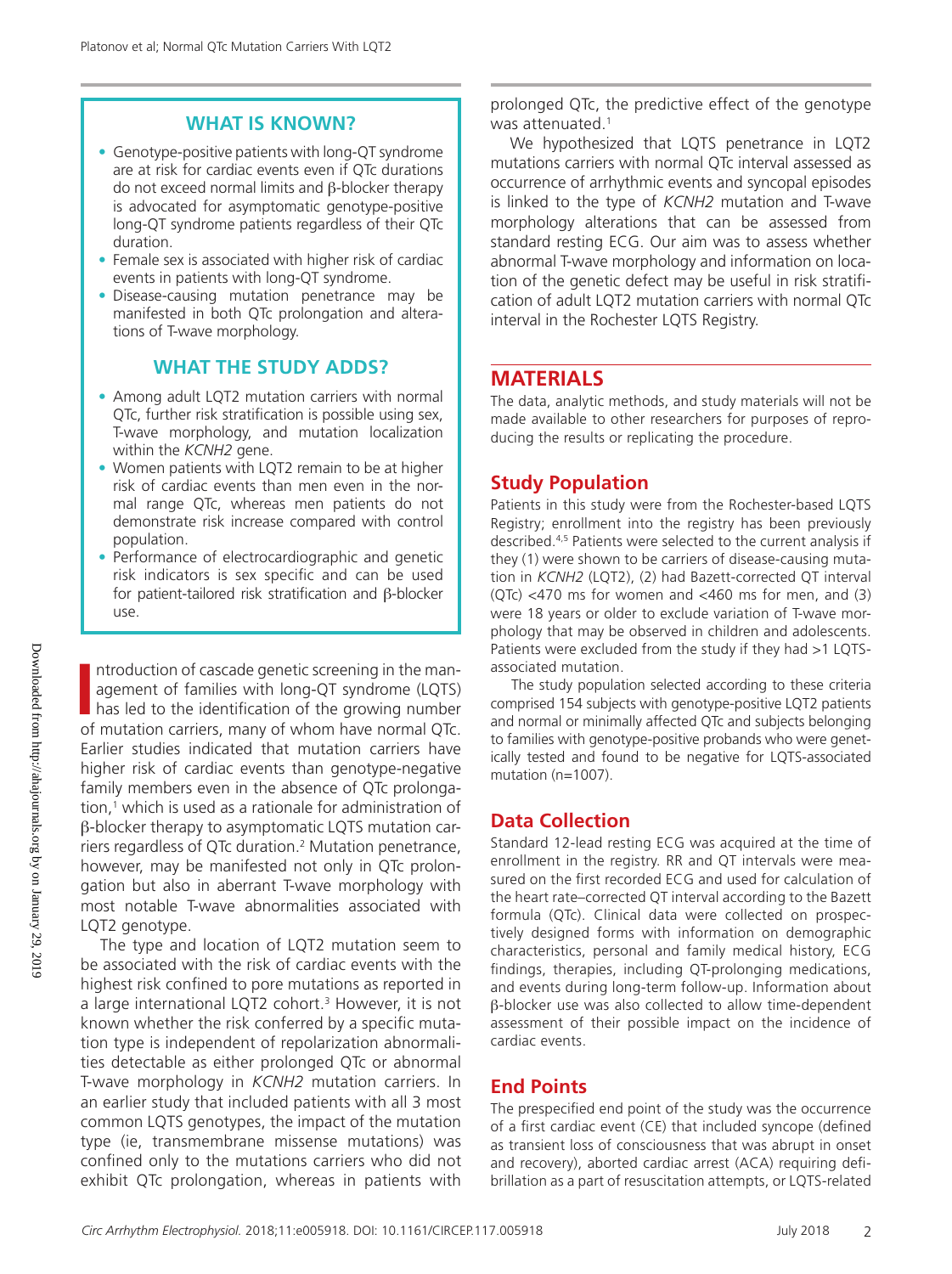sudden cardiac death (SCD; abrupt in onset without evident cause, if witnessed or death that was not explained by any other cause if it occurred in a nonwitnessed setting including sleep).

### **ECG-Phenotype Characterization**

All incoming ECGs were assessed by a cardiologist (W.Z.) blinded to subjects' clinical characteristics in regard to the T-wave morphology in leads  $\mathsf{V}_5$  and II, which was classified as either normal, broad, flat, notched, negative, or biphasic.<sup>6,7</sup> For the purpose of this analysis, T-wave morphologies, which were not assessed as normal in either lead II or  $V_{5}$ , were classified as abnormal, indicating the possible presence of ventricular repolarization abnormality/mutation penetrance.

ECGs were also assessed in regard to the conventional interval measurements such as PR, QRS, QT measured in the limb lead II and corrected using Bazett formula, and Tpeak– Tend interval measured from the absolute maximum of the T wave to the end of the QT interval.

The study was approved by an institutional review board and study participants provided informed consent.

#### **Genotype Characterization**

The presence of LQTS-causing *KCNH2* mutation was verified with the use of standard genetic tests performed in academic molecular genetic laboratories reported previously.1 Genetic alterations of the amino acid sequence were characterized by location in the channel protein, which was defined as belonging to the pore region if the coding sequence involved amino acid residues located in the S5-loop-S6 region (552 through 657). All other genetic variants were considered as nonpore mutations for the purpose of this study.

#### **Statistical Analysis**

Differences in the univariate characteristics by LQT2 normal QTc subjects versus genotype-negative control subjects were compared using the  $\chi^2$  test or Fisher exact test for categorical variables and the Wilcoxon ranksum test for continuous variables. Categorical data were presented as frequency and percentage and continuous variables as mean±SD or median and corresponding interquartile range.

The cumulative probability of the primary and secondary end points was assessed by the Kaplan-Meier method with significance testing by the log-rank statistic. The Cox proportional hazard model was used to evaluate the independent contribution of clinical and genetic factors to the first occurrence of time-dependent cardiac events from the age of 18 years through the end of follow-up. The Cox regression model was adjusted for the time-dependent β-blocker use (the age at which patients were on and off β-blocker therapy) and stratified by sex. As preselected QTc inclusion criteria overlapped with borderline QTc prolongation, the model was also adjusted for QTc duration with 440 ms selected as a cutoff for normal versus borderline QTc values. To develop sex-specific regression parameter estimates for the clinical and genetic factors, interactions between sex

and the variables of interest were used. The proportionality assumption was tested using time-dependent covariates created from interactions between survival time and various covariates.

All statistical tests were 2-sided, and a *P* value <0.05 was considered statistically significant. Analyses were performed with SAS software version 9.4 (SAS Institute, Cary, NC).

## **RESULTS**

## **Study Population**

Distribution of QTc intervals in the study group and genotype-negative control group are presented in Figure 1. In total, 60 unique pathogenic genetic variants were reported among normal QTc mutation carriers, of whom the vast majority (n=119, 78%) carried mutations that were also reported among affected family members with prolonged QTc.

The clinical characteristics of the study population are presented in Table 1 with comparisons between normal QTc LQT2 carriers and noncarriers. The age at enrollment in the registry and sex distribution did not differ between the groups. There were differences in QTc duration which was longer in carriers than noncarriers despite being within normal limits. Tpeak–Tend measured in leads II and  $\mathsf{V}_{\mathsf{s}}$  was also longer in mutation carriers. Abnormal T-wave morphology was observed in 39% of LQT2 carriers with normal QTc and in 7% noncarriers. The pore mutations were identified in 15% of carriers. Syncope before the age of 18 years was observed in 23 LQT2 carriers with normal QTc, of whom 5 had pore mutations and 12 had abnormal T-wave morphology.

Among the 154 LQT2 carriers, there were 44 (29%) patients with cardiac events ≥18 years of age including 8 (5%) ACA or SCD. Out of the 1007 noncarriers, 135 (13%) patients had at least 1 cardiac event including 3 (0.3%) with ACA or SCD. Because of small number of ACA/SCD in this cohort, we focused our analyses on cardiac events. Of the 25 implantable cardioverterdefibrillator recipients among LQT2 carriers none had prior history of cardiac arrest or documented torsades de pointes; however, 9 had a history of syncope and 6 had family history of SCD. A single individual from this group who received an implantable cardioverterdefibrillator discharge during follow-up was a carrier of nonpore mutation 209 A>G, had abnormal T-wave morphology, and a baseline QTc of 450 ms.

## **Clinical Course in the LQT2 Carriers With Normal QTc**

#### *T-Wave Morphology*

Figure 2A shows cumulative probability of cardiac events in LQT2 carriers with abnormal T wave versus LQT2 carriers with normal T wave in comparison to noncarriers. After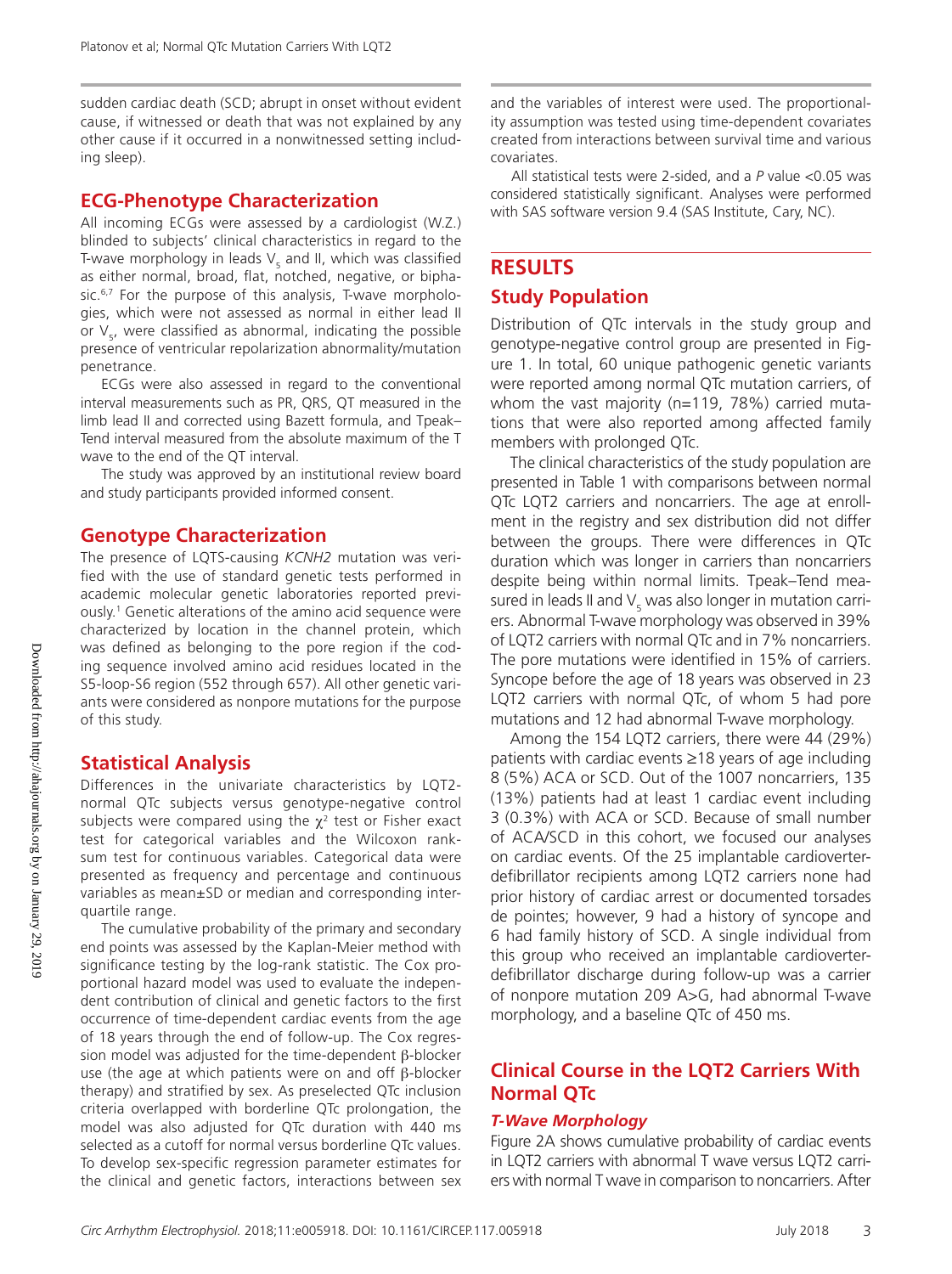*Circ Arrhythm Electrophysiol.* 2018;11:e005918. DOI: 10.1161/CIRCEP.117.005918 July 2018 4

We have also performed a sensitivity analysis by excluding normal QTc LQT2-mutation carriers who had syncopal episodes before the age of 18 years, which yielded similar Kaplan-Meier curve analysis results and did not affect risk estimates.

## **Sex-Related Risk of Cardiac Events in LQT2 Mutation Carriers**

Because the risk of cardiac events is significantly different in adult LQT2 women than men, we analyzed the above associations in men and women separately (Table 3). Among LQT2 carriers with normal QTc, women had greater risk of cardiac events than men (HR, 4.09, 95% confidence interval, 1.89–8.81; *P*<0.001; Figure 3).

Abnormal T-wave morphology was observed in 26 men (39%) and 29 women (33%); however, cardiac events were reported in only 4 (15%) men and 19 (66%) women (*P* value for interaction=0.018). As shown in Table 3, female LQT2 carriers with abnormal T wave had greater risk of cardiac events than female LQT2 carriers with normal T-wave morphology (HR, 3.31; *P*=0.001; Figure 4A and 4B). There was no significant association between T-wave morphology and cardiac events in men.

**Figure 1. QTc distribution histogram for type 2 long-QT (LQT2) patients with normal QTc and genotype-negative control subjects**.

10 years of follow-up from the age of 18 years old, LQT2 carriers with abnormal T wave had significantly higher rate of cardiac events than LQT2 carriers with normal T wave and noncarriers (27% versus 10% and 6% respectively; *P*<0.001). After 30 years of follow-up from the age of 18 years, the rates were 37% versus 19% (*P*=0.134) and 12% (*P*<0.001), respectively. After multivariate adjustment for sex and time-dependent β-blocker therapy, LQT2 carriers with normal QTc and abnormal T-wave morphology had greater risk of cardiac events than LQT2 carriers with normal T-wave morphology and noncarriers (Table 2). In comparison with noncarriers, LQT2 carriers with normal T-wave morphology had a trend toward greater risk of cardiac events with hazard ratio (HR) of 1.58 (*P*=0.072). Tpeak–Tend did not demonstrate an independent prognostic value in the multivariable analysis, and its inclusion in the model did not affect the results.

## *Pore Versus Nonpore LQT2 Mutation*

Carrying LQT2 mutation in the pore domain appeared to be a risk indicator in the subgroup of mutationpositive patients with normal QTc (Figure 2B). After multivariate adjustment for sex and time-dependent β-blocker therapy, normal QTc LQT2 carriers with pore mutations had a trend toward greater risk of cardiac events than nonpore LQT2 mutations carriers (HR, 1.93; *P*=0.068; Table 2).

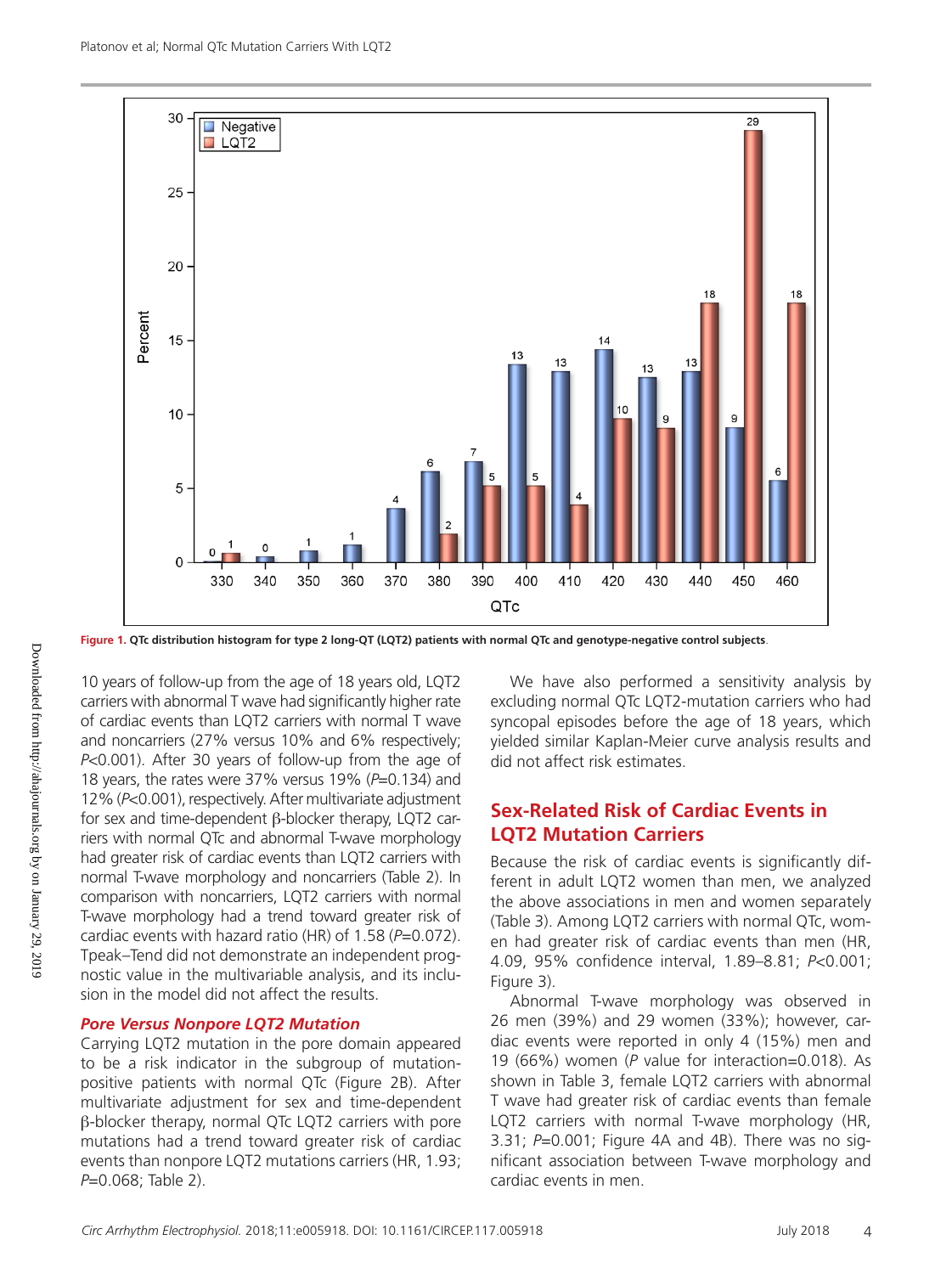| <b>Clinical</b><br><b>Characteristics</b> | No. of<br><b>Missing</b><br><b>Values</b> | LQT2<br><b>Normal</b><br>QTc | No. of<br><b>Missing</b><br><b>Values</b> | Genotype-<br><b>Negative</b><br><b>Controls</b> | P Value |  |  |
|-------------------------------------------|-------------------------------------------|------------------------------|-------------------------------------------|-------------------------------------------------|---------|--|--|
| Number                                    |                                           | 154                          |                                           | 1007                                            |         |  |  |
| Male, n (%)                               | $\Omega$                                  | 67(44)                       | $\Omega$                                  | 414 (41)                                        | 0.574   |  |  |
| Age at ECG, y                             | 0                                         | $41 + 15$                    | 0                                         | $41 + 15$                                       | 0.837   |  |  |
| Pore mutation                             | 1                                         | 23(15)                       | $\mathbf 0$                               | 0                                               | .       |  |  |
| Syncope <18 y,<br>n(% )                   | 0                                         | 23(15)                       | 0                                         | 62(6)                                           | < 0.001 |  |  |
| Electrocardiography                       |                                           |                              |                                           |                                                 |         |  |  |
| RR, ms                                    | 0                                         | 959±174                      | 0                                         | 893±166                                         | < 0.001 |  |  |
| PR, ms                                    | 1                                         | $160 + 23$                   | 32                                        | $161 + 28$                                      | 0.320   |  |  |
| QRS, ms                                   | $\Omega$                                  | $84 + 14$                    | $\Omega$                                  | $85 + 14$                                       | 0.438   |  |  |
| QTc, ms                                   | 0                                         | $436 + 23$                   | 0                                         | $417+26$                                        | < 0.001 |  |  |
| Tpeak-Tend lead<br>II, ms                 | 4                                         | $94 + 31$                    | 3                                         | $86+21$                                         | 0.004   |  |  |
| Abnormal<br>T-wave in $V_5$ or II         | 12                                        | 55 (39)                      | 61                                        | 64(7)                                           | < 0.001 |  |  |
| Treatment                                 |                                           |                              |                                           |                                                 |         |  |  |
| $\beta$ -Blockers                         | 0                                         | 81 (53)                      | 0                                         | 187 (19)                                        | < 0.001 |  |  |
| ICD                                       | 0                                         | 25(16)                       | 0                                         | 17(2)                                           | < 0.001 |  |  |
| Cardiac events ≥18 y                      |                                           |                              |                                           |                                                 |         |  |  |
| Syncope                                   | 0                                         | 41(27)                       | 0                                         | 133 (13)                                        | < 0.001 |  |  |
| <b>ACA</b>                                | 0                                         | 4(3)                         | 0                                         | 3(0)                                            | 0.008   |  |  |
| SCD                                       | 0                                         | 5(3)                         | 0                                         | 0(0)                                            | < 0.001 |  |  |
| Appropriate ICD<br>shock                  | $\Omega$                                  | 1(1)                         | 0                                         | 4(0)                                            | 0.510   |  |  |

**Table 1. Clinical Characteristics of the LQT2 Mutation Carriers With Normal QTc and Genotype-Negative Family Members**

Data are presented as mean±SD or n (%). ACA indicates aborted cardiac arrest; ICD, implantable cardioverter-defibrillator; LQT, long QT; and SCD, sudden cardiac death.

Pore location of LQT2 mutations indicated significantly increased risk of cardiac events than in nonpore LQT2 mutation men (HR, 3.70; *P*=0.002). However, there was no such association in women (HR, 1.37; *P*=0.487; Figure 4C and 4D). LQT2 pore mutation carriers constituted the only men subgroup that demonstrated significant hazard compared with noncarriers (Figure 4C).

## **DISCUSSION**

We have shown that among carriers of disease-causing mutations in the *KCNH2* gene with normal QTc interval further risk stratification can be achieved by combining information about patient sex, the affected *KCNH2* region, and T-wave morphology. Our findings extend earlier reported hazard associated with female sex to the subgroup of LQT2 mutation carriers with normal QTc interval. Furthermore, patients with normal T-wave morphology and nonpore *KCNH2* mutations generally have low risk of cardiac events; however, important differences in risk stratification value of these characteristics exist between men and women. Women carrying LQT2 mutations demonstrate significantly increased risk of cardiac events compared with genotype-negative controls, which is linked to the presence of abnormal T waves and not related to the type of mutation. On the contrary, carrying pore mutation was the only risk factor that identified a subgroup with elevated risk of CE among men.

Carriers of LQTS-causing mutations with normal QTc represent a challenging patient group. Though the risk of ACA/SCD is thought to be low, as shown by our group previously,<sup>1</sup> it still accounts for  $\approx$ 4% cumulative risk by the age of 40 years and is 10-fold increased compared with unaffected family members. This observation has led to recommendation of β-blocker therapy in all LQTS mutation carriers regardless of QTc duration.<sup>2</sup> Even though β-blockers are known for their excellent safety profile, family members diagnosed as a result of



**Figure 2. Risk of cardiac events in relation to the T-wave morphology and KCNH2 mutation type.** Kaplan-Meier curve analysis of the risk of cardiac events in relationship to the T wave morphology (**left**) or type 2 long-QT (LQT2) mutation type (**right**) in LQT2 mutation carriers with normal QTc compared with genotype-negative family members.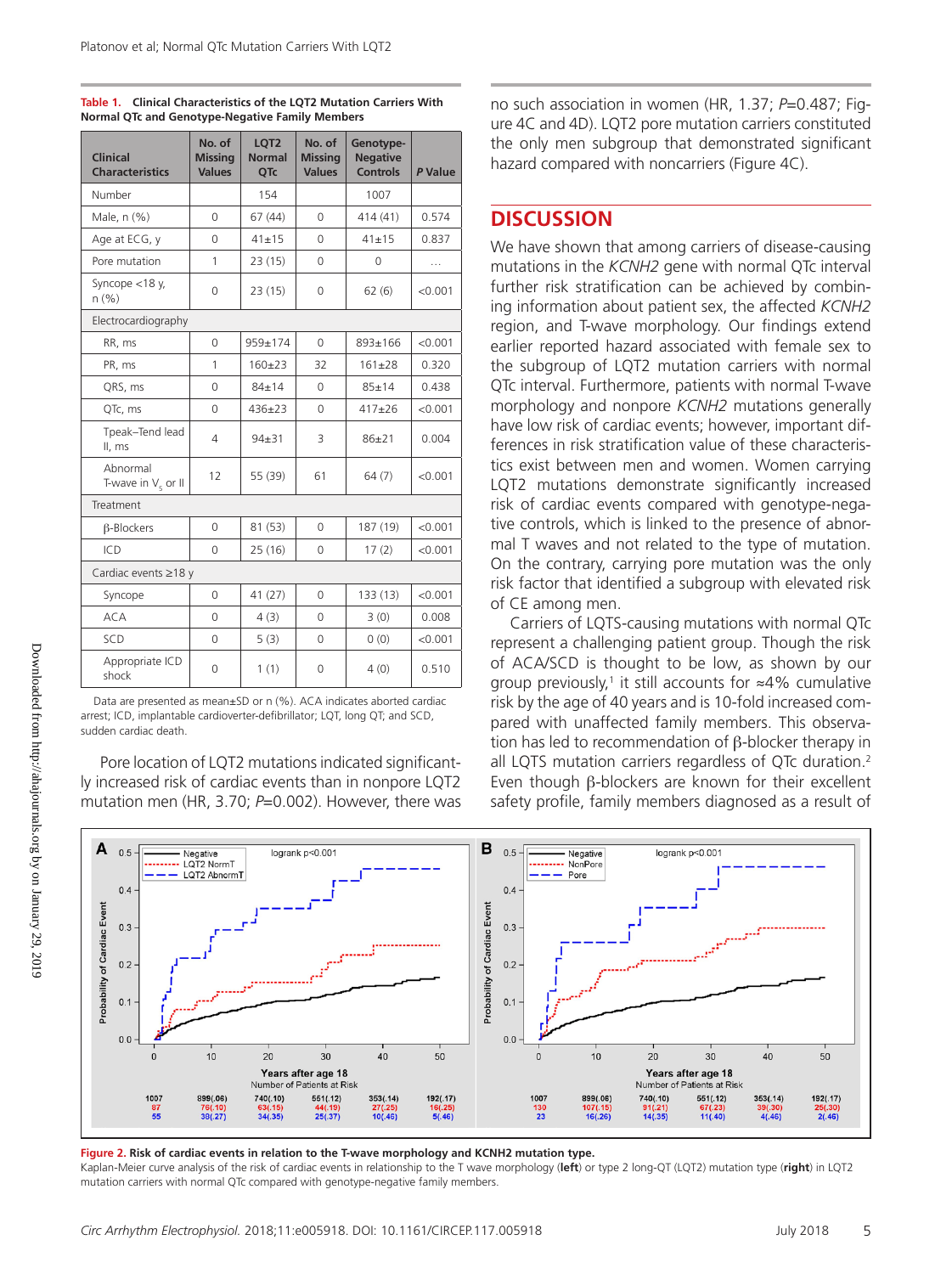**Table 2. Multivariable Analysis: Risk of Cardiac Events Among LQT2- Mutation Carriers With Normal QTc Interval and Genotype-Negative Unaffected Family Members (Adjusted for Sex, QTc, and Time-Dependent β-Blocker Therapy)**

|                                               | <b>Cardiac Events</b> |        |              |         |  |
|-----------------------------------------------|-----------------------|--------|--------------|---------|--|
|                                               |                       | 95% CI |              |         |  |
|                                               | <b>HR</b>             | Lower  | <b>Upper</b> | P Value |  |
| T-wave morphology                             |                       |        |              |         |  |
| Abnormal vs normal T-wave<br>LQT <sub>2</sub> | 2.63                  | 1.41   | 4.89         | 0.002   |  |
| Abnormal T-wave LQT2 vs<br>genotype negative  | 4.14                  | 2.63   | 6.50         | < 0.001 |  |
| Normal T-wave LQT2 vs<br>genotype negative    | 1.58                  | 0.96   | 2.58         | 0.072   |  |
| LQT2 mutation type                            |                       |        |              |         |  |
| Pore vs nonpore                               | 1.93                  | 0.95   | 3.92         | 0.068   |  |
| Pore vs genotype-negative<br>controls         | 4.01                  | 2.09   | 7.66         | < 0.001 |  |
| Nonpore vs genotype-<br>negative controls     | 2.07                  | 1.42   | 3.03         | < 0.001 |  |

CI indicates confidence interval; HR, hazard ratio; and LQT, long QT.

widely implemented cascade genetic family screening are often young and healthy individuals, who are being exposed to a long-term  $β$ - blocker therapy and their associated side effects, which may significantly affect their quality of life. Further attempts to risk stratify

**Table 3. Sex-Specific Estimates of the Risk of Cardiac Events Among Normal QTc LQT2 Carriers in Relationship to the T-Wave Morphology and Mutation Type (Adjusted for QTc and Time-Dependent β-Blocker Therapy)**

|                                               | Women     |               |         | <b>Men</b>        |               |         |  |  |  |
|-----------------------------------------------|-----------|---------------|---------|-------------------|---------------|---------|--|--|--|
|                                               | <b>HR</b> | 95% CI        | P Value | <b>HR</b>         | 95% CI        | P Value |  |  |  |
| T-wave morphology                             |           |               |         |                   |               |         |  |  |  |
| Abnormal<br>T wave ys<br>genotype<br>negative | $6.01*$   | 3.65-9.89     | < 0.001 | $1.52*$           | $0.54 - 4.27$ | 0.427   |  |  |  |
| Normal T<br>wave vs<br>genotype<br>negative   | 1.82      | $1.05 - 3.14$ | 0.032   | 0.94              | $0.29 - 3.06$ | 0.918   |  |  |  |
| Abnormal<br>vs normal<br>T wave               | 3.31      | 1.68-6.52     | 0.001   | 1.58              | $0.35 - 7.07$ | 0.549   |  |  |  |
| Mutation type                                 |           |               |         |                   |               |         |  |  |  |
| Pore vs<br>genotype-<br>negative              | 3.70      | $1.62 - 8.47$ | 0.002   | 4.39              | 1.56-12.37    | 0.005   |  |  |  |
| Nonpore<br>VS<br>genotype-<br>negative        | $2.71+$   | 1.79-4.09     | < 0.001 | 0.73 <sup>†</sup> | $0.26 - 2.05$ | 0.549   |  |  |  |
| Pore vs<br>nonpore                            | 1.37      | $0.57 - 3.29$ | 0.487   | 6.01              | 1.50-24.08    | 0.011   |  |  |  |

CI indicates confidence interval; HR, hazard ratio; and LQT, long QT. \**P* value for interaction 0.018.

†*P* value for interaction 0.020.



**Figure 3. Kaplan-Meier curve analysis of cardiac events risk in type 2 long-QT (LQT2) male and female carriers compared with genotypenegative family members**.

LQTS mutations carriers with normal QTc are therefore needed.

We hypothesized that mutation penetrance and associated arrhythmic risk may be assessed not only by the degree of QTc prolongation but also by the alterations in T-wave shape visible also in the normal QTc range. Among the 2 most common LQTS genetic variants, the type 2 is known for its characteristic T-wave distortion first described in 1995<sup>6</sup> and could be reliably distinguished by computer-based methods. 8-10 Our findings of strong association between the cardiologist-adjudicated abnormal T-wave morphology and the risk of arrhythmic events among patients with type 2 LQTS syndrome indicate that previously used terminology of phenotype-negative LQTS based exclusively on QTc assessment should be redefined and, at least in the context of type 2 LQTS, be based on assessment of both QTc and the shape of T wave.

Despite demonstrating lower risk of arrhythmic events compared with patients with abnormal T-wave morphologies, LQT2 women with normal T waves still had increased risk of cardiac events compared with genotype-negative family members, which was not observed among men. Significant residual risk observed among women with normal T waves may be because of the well-recognized impact of sex hormones on arrhythmogenesis reviewed recently, $11$  which may not be directly translated in the abnormalities on surface ECG. However, it is also possible that the link between individual genetic variants and their expression on surface ECG is mutation specific and the arrhythmic risk may not be bound to the ECG expression of ion channel defect.

Association between mutations in the transmembrane pore region of *KCNH2* and increased arrhythmia risk was first reported in 2002<sup>12</sup> and later expanded in a large international cohort of LQT2 patients.<sup>3</sup> In line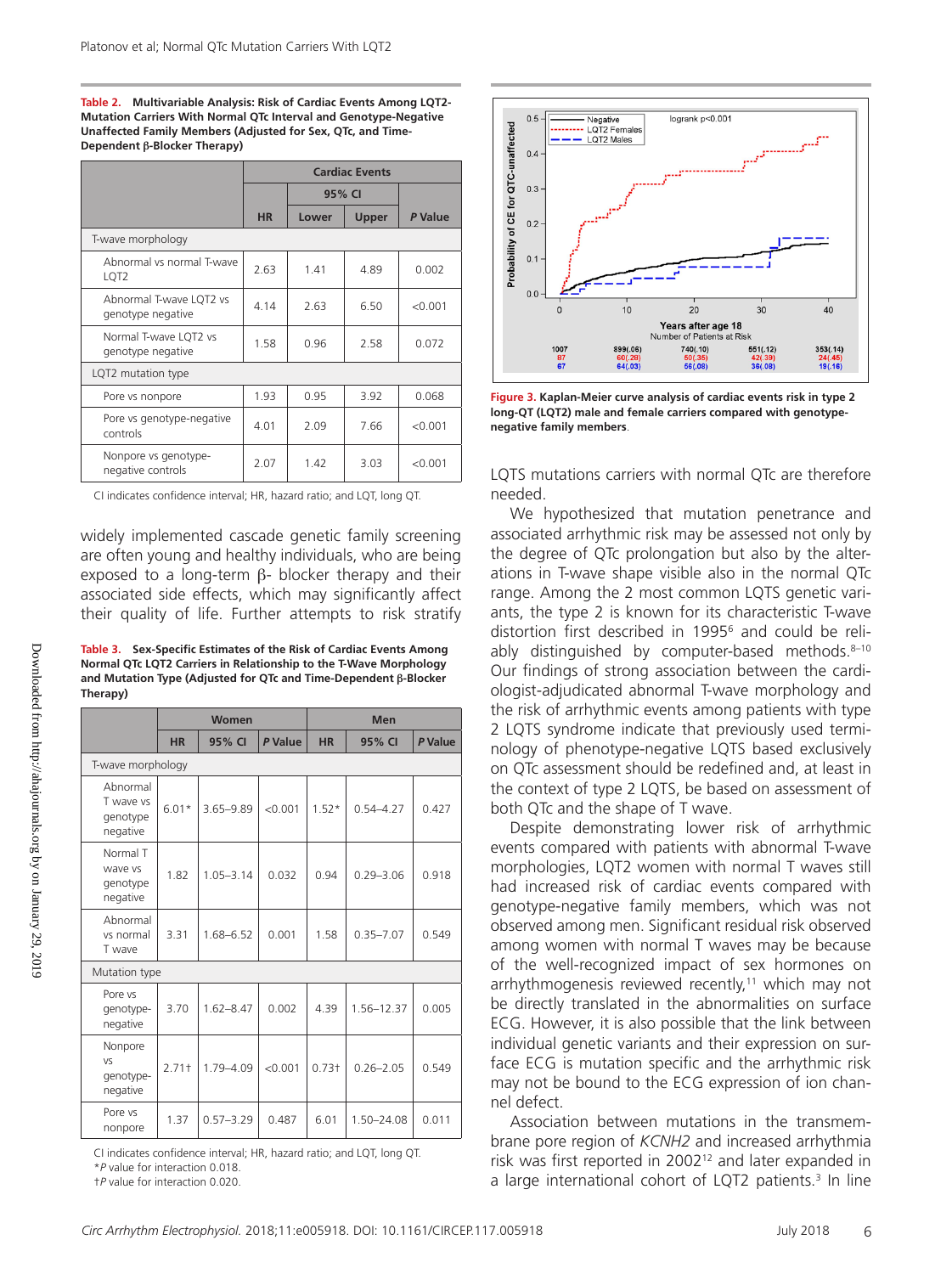with earlier observations, $2$  the prevalence of the pore mutations in our study was relatively low in our group of patients with normal QTc. In a previous analysis of the impact of mutation-specific characteristics on the outcome in patients with different variants of LQTS,<sup>3</sup> it was suggested that mutation characteristics had prognostic impact only among those with normal QTc interval, whereas in patients with prolonged QTc, it was the degree of QTc prolongation rather than the mutation type that affected the risk of arrhythmias. It is remarkable, however, that even low-risk nonpore mutations in our study were associated with 3-fold increased risk of cardiac events in LQT2 mutation male carriers with normal QTc compared with genotype-negative family members.

Our findings further illustrate the importance of sex in the risk assessment of LQT2 mutation carriers. Although female sex association with elevated risk of CE in LQT2 has been repeatedly reported earlier,  $5,13$  our findings extend this knowledge to the growing group of phenotype-negative mutation-carrying family members resulting from implementation of genetic cascade screening in the clinical routine. Even though T-wave morphology assessment could be useful in identifying the highest risk group in women, even LQT2 mutation– carrying women with ostensibly normal ECG, that is, normal T waves and normal QTc, seem to be at significantly elevated risk compared with noncarriers. Furthermore, the risk of CE associated with LQTS genotype persists through the lifetime as our group has shown previously,<sup>14</sup> and our current findings confirm the validity of this observation in women with normal QTc, who remain at risk through the late postmenopausal period. On the contrary, men carrying LQT2 mutations seem to be at a very low risk of events if they have normal QTc independently from T-wave morphology so that their risk of events remains undistinguishable from the genotype-negative controls with exception for the small minority of male subjects carrying pore mutations who had 4-fold risk increase compared with noncarriers.

Finally, our findings raise questions whether primary preventive β-blocker therapy, which is currently advo-



logrank p<0.001

40

 $201(.18)$ 

19(.33)<br>3(.71)

logrank p<0.001

40

201(.18)<br>22(.44)

22(.44)<br>2(.48)

 $30$ 

28(.27)<br>9(.63)

 $30$ 

37(.38)<br>5(.48)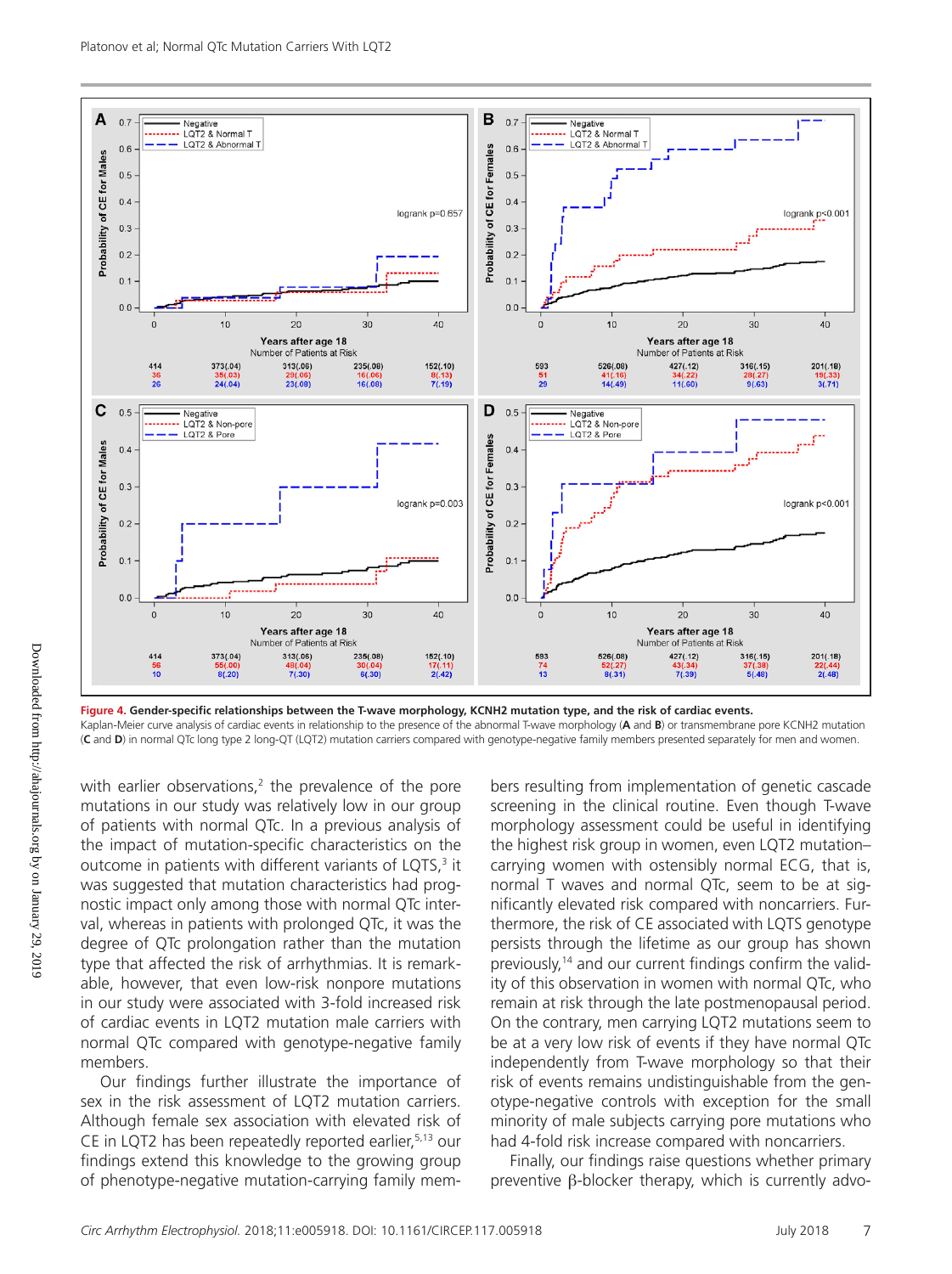cated in mutation carriers with normal  $QTc<sub>i</sub>$ <sup>2</sup> should be applied indiscriminately. Our findings of sex-related differences on the risk of cardiac events among LQT2 mutation carriers with normal QTc suggest that men carrying a nonpore LQT2 mutation, which stands for the vast majority of male mutation carriers, are at the risk of arrhythmic events that is not distinguishable from the 1 observed in genotype-negative family members and thus may not have sufficient risk-benefit ratio for justifying lifelong β-blocker therapy.

## **Study Limitations**

Our findings are only applicable to adult LQT2 mutation carriers because we have intentionally excluded individuals under 18 years of age because of a greater variation of age-related normal variants of T-wave morphology. It remains therefore unproven whether similar risk stratification scheme could be developed for children and infants born with disease-causing *KCNH2* variant and should be treated with  $\beta$  blockade according to the current recommendations.2

T-wave morphology adjudication was performed without use of automatic computer-based algorithms and therefore might have underestimated ECG manifestations of potassium channel malfunction possibly attributable to the arrhythmic risk in patients with normal T-wave morphologies.

Finally, even though the model was adjusted for time-dependent β-blocker use, we have not been able to access the information about circumstances surrounding reported CE. Therefore, we cannot account for possible triggers, exposure to potential QT-prolonging drugs or predisposing factors, which may have contributed to syncopal episodes in LQT2 mutation carriers.

## **Conclusions**

Among electrocardiographically unaffected LQT2 patients, female sex, the T-wave morphology, and the type of LQT2 mutations are independently associated with the risk of cardiac events and should be considered in weighing risks and benefits of primary preventive therapies. Genotype-positive women LQT2 patients with normal QTc are at higher risk for cardiac events than control population, although the presence of T-wave abnormality is associated with a higher risk than normal T-wave morphology. Mutation type is useful in risk-stratifying cardiac events in men LQT2 carriers with normal QTc: nonpore LQT2 mutations are not at significantly different risk of cardiac events than unaffected family members. The findings indicate that risk stratification within the unaffected LQT2 mutation carriers is possible and advocate patient-tailored use of prophylactic β-blocker therapy.

#### **ARTICLE INFORMATION**

Received October 1, 2017; accepted April 20, 2018.

#### **Correspondence**

Pyotr G. Platonov, MD, PhD, Department of Cardiology, Clinical Sciences, Lund University, Lund 22185, Sweden. E-mail [Pyotr.Platonov@med.lu.se](mailto:Pyotr.Platonov@med.lu.se)

#### **Affiliations**

Department of Cardiology, Clinical Sciences, Lund University, Sweden (P.G.P.). Heart Research Follow-up Program, University of Rochester Medical Center, NY (P.G.P., S.M., B.P., S.Z.R., V.K., A.H., A.J.M., W.Z.).

#### **Sources of Funding**

The study was performed with support from National Institutes of Health grant (No. HL-123483). Dr Platonov was supported by the research grant from The Swedish Heart-Lung Foundation (grant no. 20150574) and scholarship grants from the Fulbright Commission, Maggie Stephens Foundation, Swedish Society of Medicine, and donation funds at Skåne University Hospital (Lund, Sweden).

#### **Disclosures**

None.

#### **REFERENCES**

- 1. Goldenberg I, Horr S, Moss AJ, Lopes CM, Barsheshet A, McNitt S, Zareba W, Andrews ML, Robinson JL, Locati EH, Ackerman MJ, Benhorin J, Kaufman ES, Napolitano C, Platonov PG, Priori SG, Qi M, Schwartz PJ, Shimizu W, Towbin JA, Vincent GM, Wilde AA, Zhang L. Risk for lifethreatening cardiac events in patients with genotype-confirmed long-QT syndrome and normal-range corrected QT intervals. *J Am Coll Cardiol*. 2011;57:51–59. doi: 10.1016/j.jacc.2010.07.038.
- 2. Priori SG, Blomström-Lundqvist C, Mazzanti A, Blom N, Borggrefe M, Camm J, Elliott PM, Fitzsimons D, Hatala R, Hindricks G, Kirchhof P, Kjeldsen K, Kuck KH, Hernandez-Madrid A, Nikolaou N, Norekvål TM, Spaulding C, Van Veldhuisen DJ; ESC Scientific Document Group. 2015 ESC Guidelines for the management of patients with ventricular arrhythmias and the prevention of sudden cardiac death: the Task Force for the management of patients with ventricular arrhythmias and the prevention of sudden cardiac death of the European Society of Cardiology (ESC). Endorsed by: Association for European Paediatric and Congenital Cardiology (AEPC). *Eur Heart J*. 2015;36:2793–2867. doi: 10.1093/eurheartj/ehv316.
- 3. Shimizu W, Moss AJ, Wilde AA, Towbin JA, Ackerman MJ, January CT, Tester DJ, Zareba W, Robinson JL, Qi M, Vincent GM, Kaufman ES, Hofman N, Noda T, Kamakura S, Miyamoto Y, Shah S, Amin V, Goldenberg I, Andrews ML, McNitt S. Genotype-phenotype aspects of type 2 long QT syndrome. *J Am Coll Cardiol*. 2009;54:2052–2062. doi: 10.1016/j.jacc.2009.08.028.
- 4. Goldenberg I, Mathew J, Moss AJ, McNitt S, Peterson DR, Zareba W, Benhorin J, Zhang L, Vincent GM, Andrews ML, Robinson JL, Morray B. Corrected QT variability in serial electrocardiograms in long QT syndrome: the importance of the maximum corrected QT for risk stratification. *J Am Coll Cardiol*. 2006;48:1047–1052. doi: 10.1016/j.jacc.2006.06.033.
- 5. Migdalovich D, Moss AJ, Lopes CM, Costa J, Ouellet G, Barsheshet A, McNitt S, Polonsky S, Robinson JL, Zareba W, Ackerman MJ, Benhorin J, Kaufman ES, Platonov PG, Shimizu W, Towbin JA, Vincent GM, Wilde AA, Goldenberg I. Mutation and gender-specific risk in type 2 long QT syndrome: implications for risk stratification for life-threatening cardiac events in patients with long QT syndrome. *Heart Rhythm*. 2011;8:1537– 1543. doi: 10.1016/j.hrthm.2011.03.049.
- 6. Moss AJ, Zareba W, Benhorin J, Locati EH, Hall WJ, Robinson JL, Schwartz PJ, Towbin JA, Vincent GM, Lehmann MH. ECG T-wave patterns in genetically distinct forms of the hereditary long QT syndrome. *Circulation*. 1995;92:2929–2934.
- 7. Zareba W, Moss AJ, Rosero SZ, Hajj-Ali R, Konecki J, Andrews M. Electrocardiographic findings in patients with diphenhydramine overdose. *Am J Cardiol*. 1997;80:1168–1173.